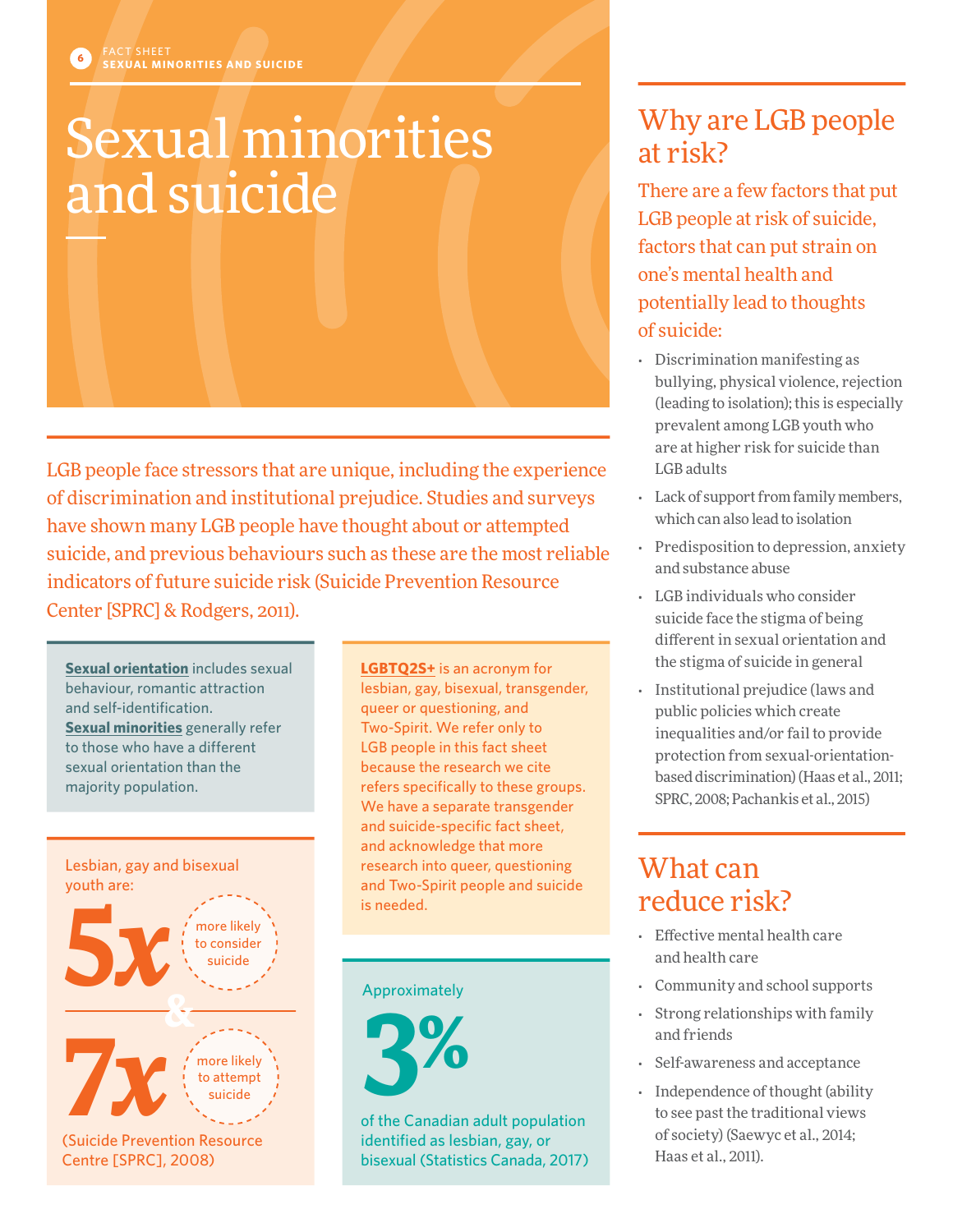# Warning signs

### Any significant change in behaviour or mood is a warning sign that someone may be thinking about suicide, for example:

- Losing interest in a previously enjoyed hobby or activity
- Disconnecting from friends or family
- Change in sleeping or eating patterns
- Drinking alcohol or taking drugs to excess

Statements of hopelessness can also be a warning sign, or talk of being a burden:

• *"I don't fit in at all with my classmates… it feels like I'm the only gay person I know"*

## What can communities do to help reduce suicide among LGB people?

The implementation of policies and laws that protect LGB people from sexual-orientationbased discrimination and encourage acceptance can reduce suicide risk. For example:

- Schools can implement safe-school policies specifically addressing homophobia (Saewyc et al., 2014; Egale, 2011).
- Health care workers can learn how to identify and reach out to LGB people who may be at risk of suicide.

• *"I wish my family members would accept me for who I am… I feel like I have no one in my family to talk to"*

If you notice anyone exhibiting the following signs get that person help immediately – call 9-1-1 or your local crisis centre.

- Threatening to hurt or kill themselves
- Talking or writing about dying or suicide
- Seeking out ways to kill themselves (American Association of Suicidology, 2017)

# What can we all do to help reduce suicide among LGB people?

If someone you know is exhibiting warning signs, have an open, non-judgmental conversation with them.

You can start the conversation by mentioning your concerns, *"I've noticed you're not coming to class as often as you used to, how're you doing?"* or, *"You say your mom hasn't been very supportive since you've come out to her. Are you okay?"* Listen to them, be there for them. You don't have to offer solutions. If the person responds with statements of hopelessness or being a burden, ask them about those feelings. Then, ask them directly, *"Are you thinking about killing yourself?"*

# What can LGB people do to stay mentally healthy?



**1**

Prioritize relationships with supportive family members and friends and consider becoming involved in LGB community organizations or Gay-Straight Alliances (GSAs).

### **MAINTAIN MENTAL HEALTH AND ASK FOR HELP WHEN IT IS NEEDED!**

**2**

Try to limit alcohol and drug use and when support is needed, reach out for help. When struggling to cope with life, tell a trusted loved one or call your local crisis line, which you can find at [suicideprevention.ca/need-help/](http://suicideprevention.ca/need-help/)

### **RESOURCE**

*The Genderbread Person by It's Pronounced Metrosexual [itspronouncedmetrosexual.](http://itspronouncedmetrosexual.com/2018/10/the-genderbread-person-v4/) [com/2018/10/the-genderbread-person-v4/](http://itspronouncedmetrosexual.com/2018/10/the-genderbread-person-v4/)*

*Egale Canada [egale.ca](http://egale.ca)*



**If you are in crisis, call 211 or your local crisis line. First Nations people and Inuit can also call 1.855.242.3310**

[hopeforwellness.ca](https://www.hopeforwellness.ca) <suicideprevention.ca/need-help>

### VISIT **[SUICIDEINFO.CA](http://suicideinfo.ca)** FOR MORE RESOURCES





suicide prevention